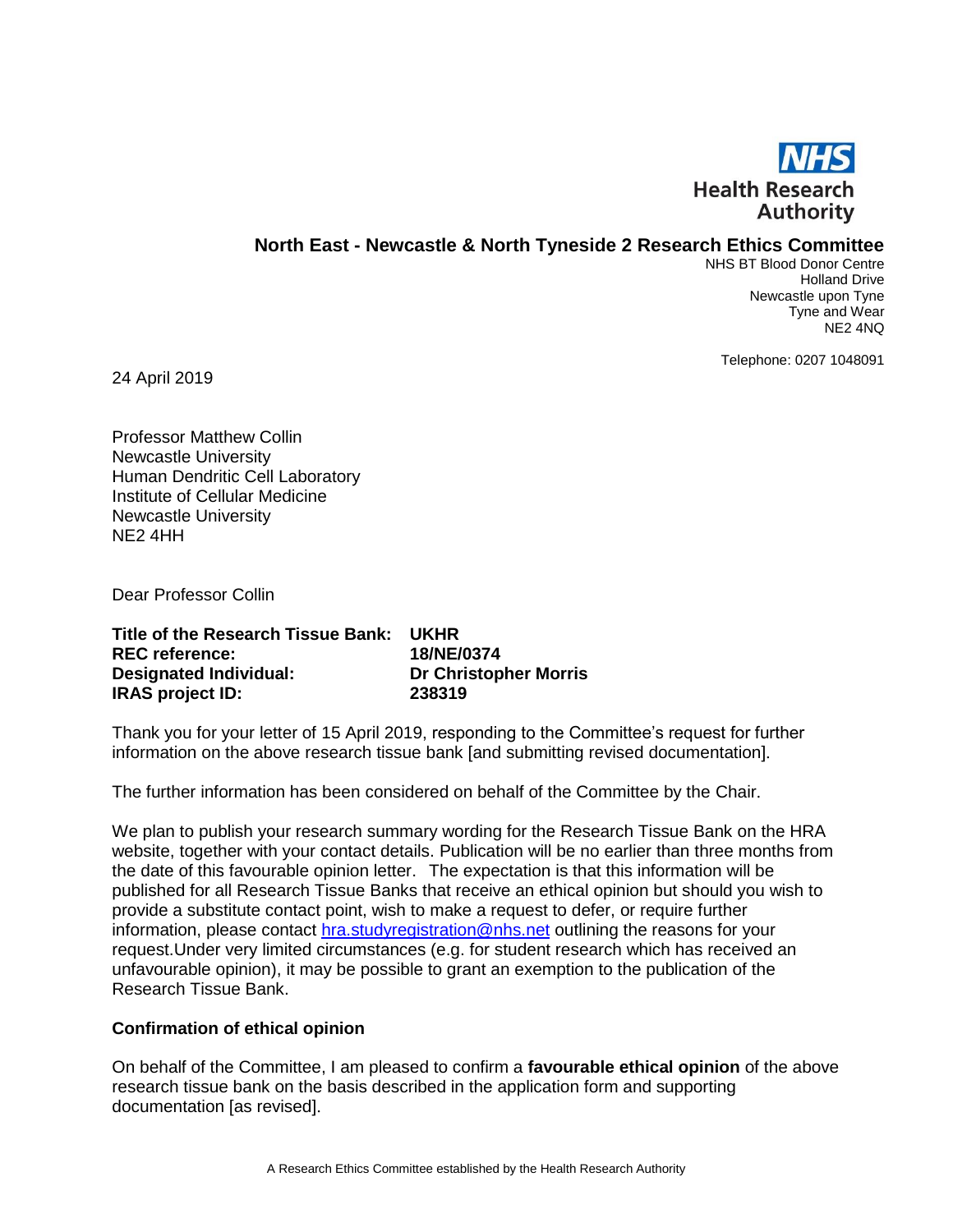# **Duration of ethical opinion**

The favourable opinion is given for a period of five years from the date of this letter provided that you comply with the standard conditions of ethical approval for Research Tissue Banks set out in the attached document. You are advised to study the conditions carefully. The opinion may be renewed for a further period of up to five years on receipt of a fresh application. It is suggested that the fresh application is made 3-6 months before the 5 years expires, to ensure continuous approval for the research tissue bank.

## **Approved documents**

The documents reviewed and approved at the meeting were:

| <b>Document</b>                                            | Version          | Date             |
|------------------------------------------------------------|------------------|------------------|
| Covering letter on headed paper                            |                  | 28 August 2018   |
| Covering letter on headed paper                            |                  |                  |
| Human Tissue Authority licence [12534 Licence Substantive] | <b>July 2016</b> | 06 July 2016     |
| IRAS Checklist XML [Checklist_15042019]                    |                  | 15 April 2019    |
| Other [CI CV - Matthew Collins]                            |                  | 21 November 2018 |
| Other [PIS 11-15]                                          | 1.2              | 19 February 2019 |
| Other [PIS 6-10]                                           | 1.2              | 19 February 2019 |
| Other [PIS 0-6]                                            | 1.2              | 19 February 2019 |
| Other [Assent child]                                       | 1.2              | 19 February 2019 |
| Other [ECDGAR info]                                        | 1.2              | 01 March 2019    |
| Other [IRHDR info]                                         | 1.2              | 01 March 2019    |
| Other [RHD]                                                | 1.2              | 01 March 2019    |
| Other [Access Committee Terms]                             | 1.2              | 01 March 2019    |
| Other [Letter of invitation - adult]                       | 1.2              | 01 March 2019    |
| Other [Letter of invitation - parent]                      | 1.2              | 01 March 2019    |
| Other [Reply slip]                                         | 1.2              | 19 February 2019 |
| Other [Withdrawal form]                                    | 1.2              | 01 March 2019    |
| Other [Application for data or samples]                    | 1.2              | 01 March 2019    |
| Other [PIS Relative]                                       | 1.2              | 19 February 2019 |
| Other [Consent Relative]                                   | 1.2              | 19 February 2019 |
| <b>Other [Invitation Relative]</b>                         | 1.2              | 19 February 2019 |
| Participant consent form [consent adult]                   | 1.2              | 19 February 2019 |
| Participant information sheet (PIS) [PIS adult]            | 1.2              | 19 February 2019 |
| Protocol for management of the tissue bank                 | 1.2              | 19 February 2019 |
| REC Application Form [RTB_Form_14112018]                   |                  | 14 November 2018 |
| Relative consent form [Consent parent]                     | 1.2              | 19 February 2019 |
| Relative information sheet [PIS parent]                    | 1.2              | 19 February 2019 |
| Summary of research programme(s)                           | 1.1              | 28 August 2018   |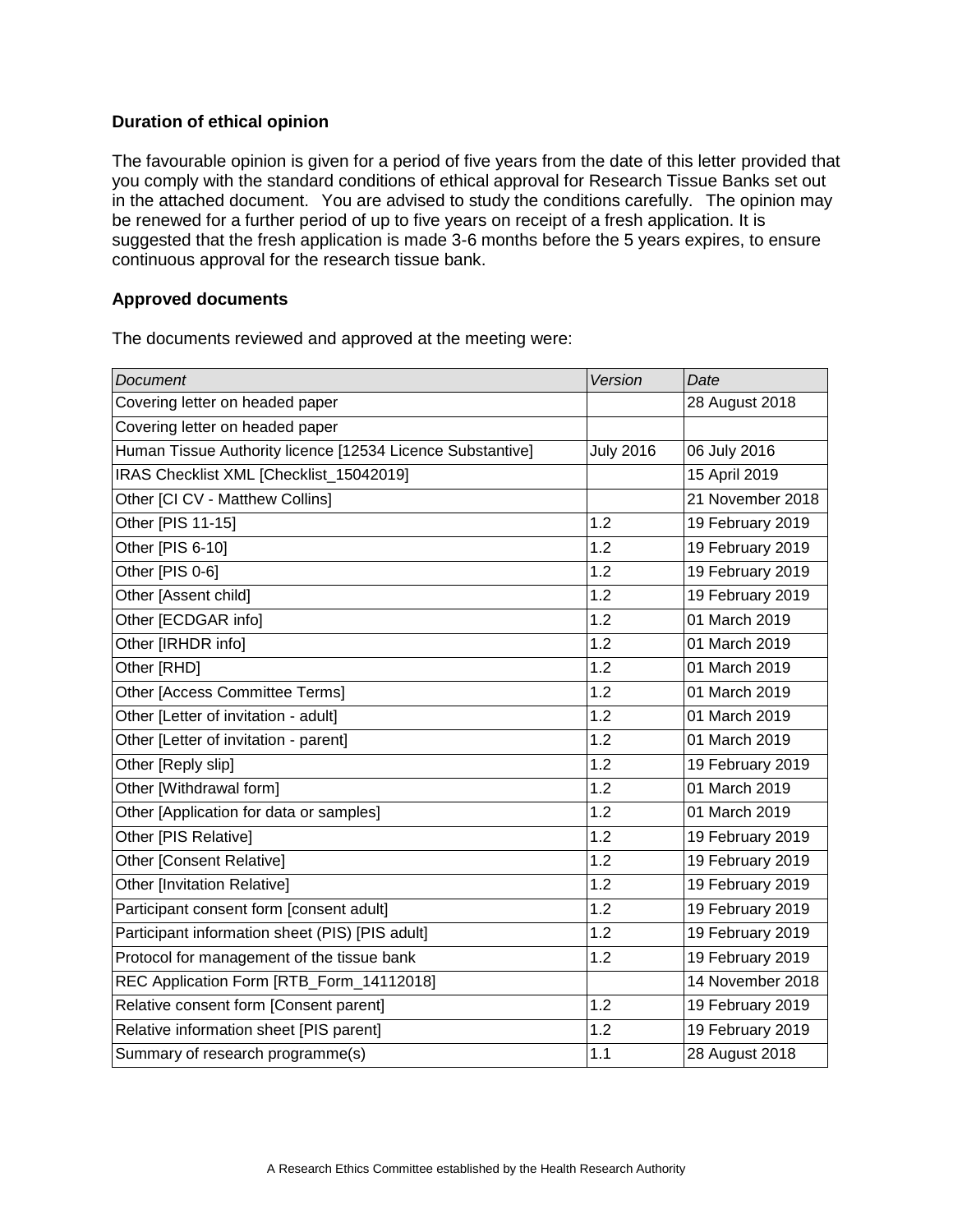# **Licence from the Human Tissue Authority**

Thank you for providing a copy of the above licence.

#### **Research governance**

Under the UK Policy Framework for Health and Social Care Research there is no requirement for NHS research permission for the establishment of research tissue banks in the NHS. Applications to NHS R&D offices through IRAS are not required as all NHS organisations are expected to have included management review in the process of establishing the research tissue bank.

Research permission is also not required by collaborators at tissue collection centres (TCCs) who provide tissue or data under the terms of a supply agreement between the organisation and the research tissue bank. TCCs are not research sites for the purposes of the RGF.

Research tissue bank managers are advised to provide R&D offices at all TCCs with a copy of the REC application for information, together with a copy of the favourable opinion letter when available. All TCCs should be listed in Part C of the REC application.

NHS researchers undertaking specific research projects using tissue or data supplied by a research tissue bank must apply for permission to R&D offices at all organisations where the research is conducted, whether or not the research tissue bank has ethical approval.

Site-specific assessment (SSA) is not a requirement for ethical review of research tissue banks.

## **Registration of Research Tissue Banks**

It is a condition of the ethical approval that all Research Tissue Banks are registered on the UK Clinical Research Collaboration (UKCRC) Tissue Directory. The Research Tissue Bank should be registered no later than 6 weeks after the date of this favourable ethical opinion letter or 6 weeks after the Research Tissue Bank holds tissue with the intention to provide for research purposes. Please use the following link to register the Research Tissue Bank on the UKCRC Directory:<https://directory.biobankinguk.org/Register/Biobank> Registration is defined as having added details of the types of tissue samples held in the tissue bank.

There is no requirement to separately notify the REC but you should do so at the earliest opportunity e.g. when submitting an amendment or annual progress report form. We will monitor the registration details as part of the annual progress reporting process.

## **Statement of compliance**

The Committee is constituted in accordance with the Governance Arrangements for Research Ethics Committees and complies fully with the Standard Operating Procedures for Research Ethics Committees in the UK.

## **After ethical review**

#### Reporting requirements